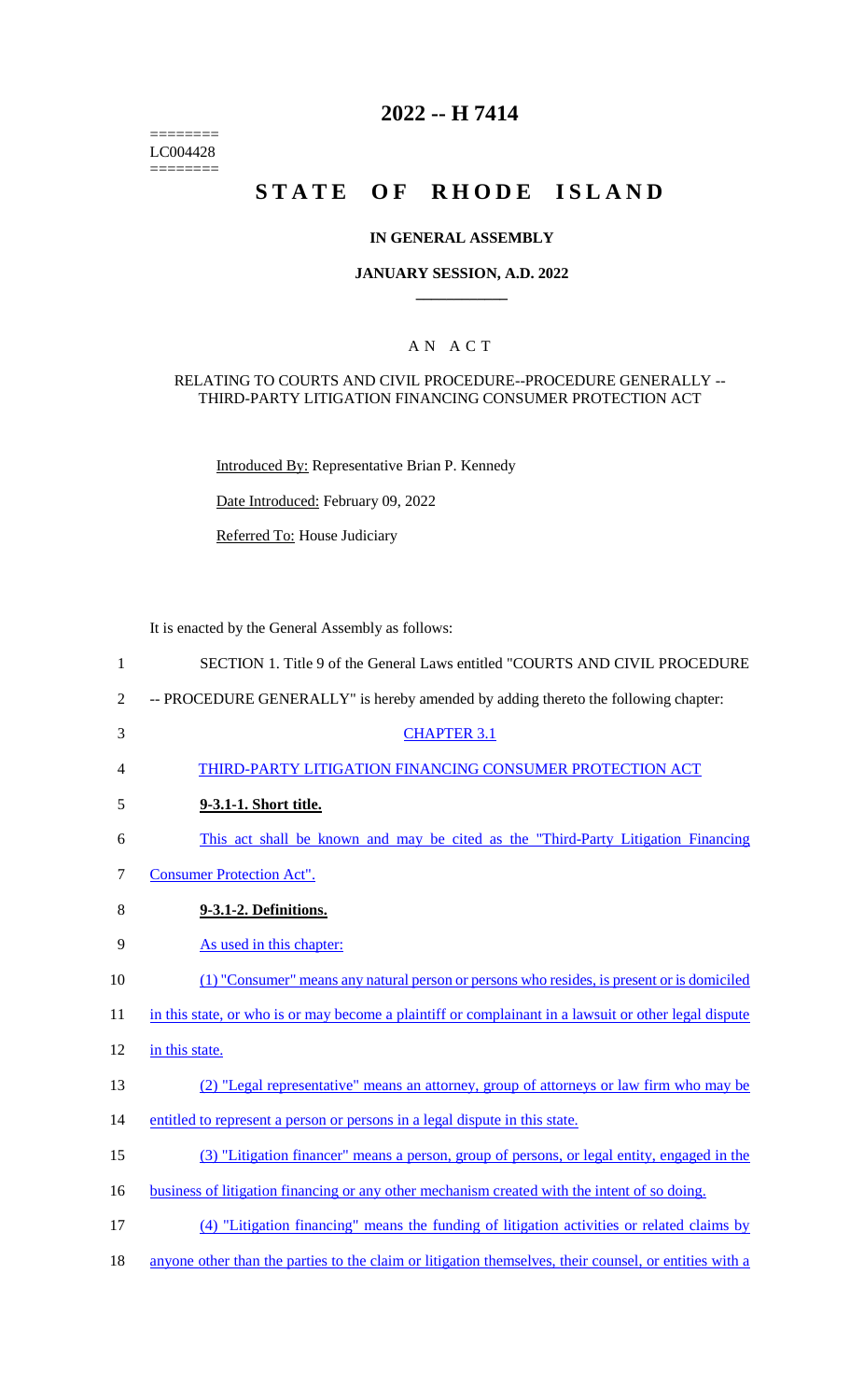1 preexisting contractual indemnitor or a liability insurer relationship with one of the parties. Litigation financing includes the purchase of bills, accounts or liens or otherwise paying for or purchasing services rendered related to claims or litigation. (5) "Litigation financing transaction" means a transaction in which litigation financing is provided to a consumer, legal representative, or medical provider in return for assigning to the litigation financer a contingent right to receive an amount or amounts of the potential proceeds of consumer judgments, awards, settlements or verdicts obtained with respect to the consumer's legal claim, or agreeing to pay the litigation financer interest, fees or any other consideration for the financing provided. The term "litigation financing transaction" does not include legal 10 representation services provided to a consumer by a legal representative on a contingency fee basis, 11 or legal costs advanced by a legal representative, where such services or costs are provided to or 12 on behalf of a consumer by a legal representative in the dispute and in accordance with the Rhode **Island disciplinary rules of professional conduct.**  (6) "Medical provider" means any person or business providing medical services of any kind to a consumer, including, but not limited to, physicians, nurse practitioners, hospitals, physical 16 therapists, chiropractors, or radiologists, as well as any of their employees, contractors, practice 17 groups, partnerships or incorporations of the same. **9-3.1-3. Litigation financer -- Registration -- Bond -- Public record.** (a)(1) No litigation financer shall engage in a litigation financing transaction in Rhode Island unless it is registered as a litigation financer in this state. (2) A litigation financer that is a business entity or partnership is registered in this state if: (i) It has a status of active and in good standing as reflected in the records of the secretary of state; and (ii) Its charter, articles of organization, certificate of limited partnership, or other organizational document, or, if a foreign entity, its Rhode Island application for a certificate of 26 authority, contains a statement that it shall be designated as a litigation financer pursuant to this chapter. 28 (3) A litigation financer that is not a business entity or partnership is registered in this state 29 if it files an application for registration as a litigation financer on a form prescribed by the secretary of state, along with a filing fee of one hundred dollars (\$100), that contains the following: (i) Applicant's full legal name; 32 (ii) Business name of applicant, if any; (iii) Physical street address and mailing address of the applicant; (iv) A telephone number through which the applicant can be reached;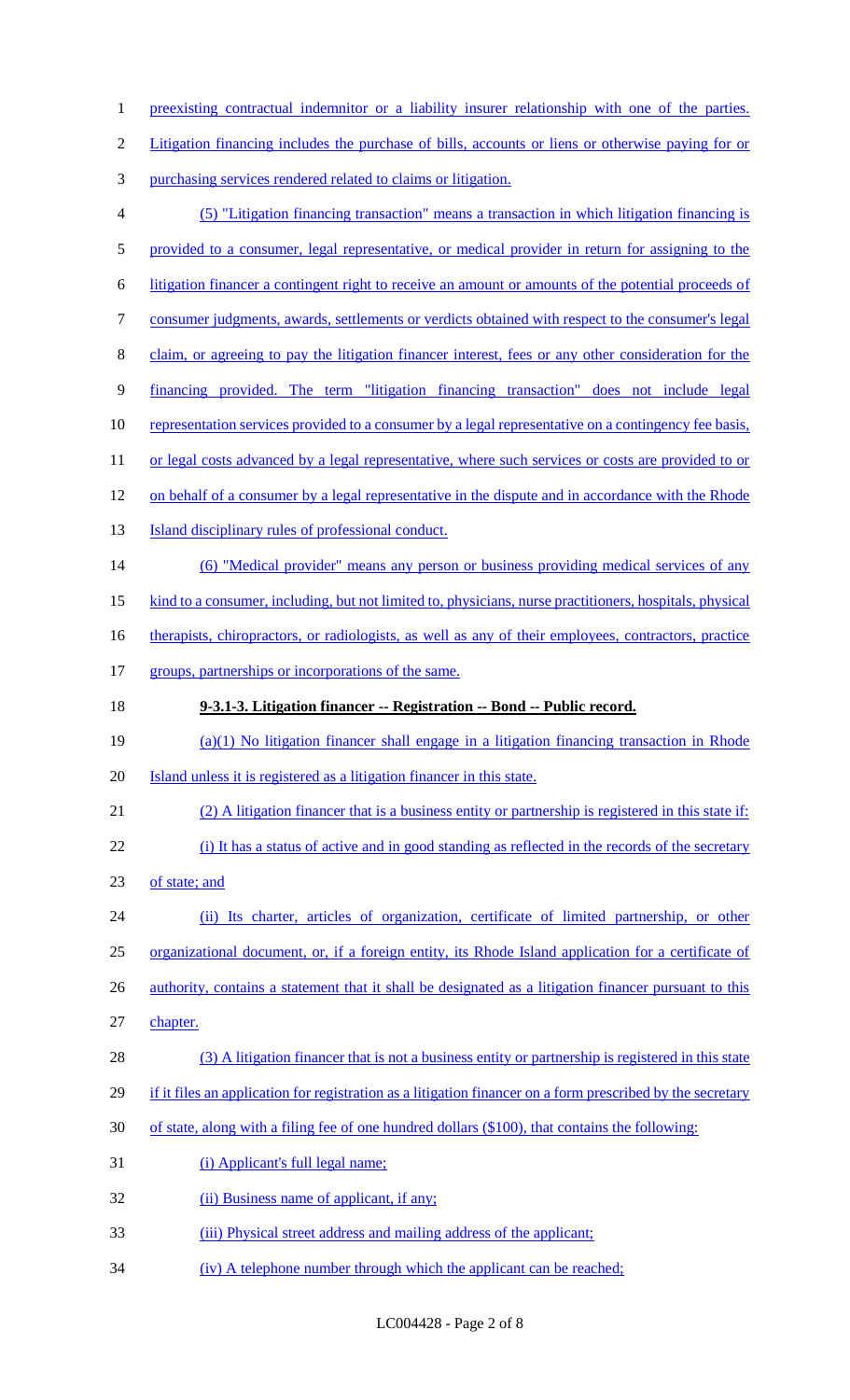- (v) The name, physical street address, mailing address, and telephone number for a Rhode Island registered agent appointed to accept service of process on behalf of the applicant; (vi) A statement that the applicant shall be designated as a litigation financer pursuant to this chapter; and (vii) Any other information the secretary of state deems necessary. (b) Each litigation financer shall file with the secretary of state a surety bond of not less 7 than fifty thousand dollars (\$50,000). The bond shall be payable to the state for the use of the attorney general and any person who may have a cause of action against the obligor of the bond for any violation of this chapter. The bond shall continue in effect as long as a litigation financer is designated as a litigation financer in the records of the secretary of state. 11 (c) A litigation financer shall amend its registration with the secretary of state under subsection (a) of this section within thirty (30) days whenever the information contained in such 13 record changes or becomes inaccurate or incomplete in any respect. A litigation financer that is not 14 a business entity or partnership may amend its registration with the secretary of state by filing an 15 amendment on a form prescribed by the secretary of state, along with a filing fee of twenty dollars (\$20.00). (d) All documents filed pursuant to this section are public record. **9-3.1-4. Litigation financing protections.** 19 (a) A litigation financer shall not: (1) Pay or offer commissions, referral fees or other forms of consideration to any legal representative, medical provider, or any of their employees for referring a consumer to a litigation financer; (2) Accept any commissions, referral fees, rebates or other forms of consideration from a 24 legal representative, medical provider or any of their employees; (3) Advertise false or misleading information regarding its products or services; (4) Refer a consumer or potential consumer to a specific legal representative, medical 27 provider <u>or any of their employees;</u> (5) Fail to promptly supply copies of any complete litigation financing contracts to the consumer and the consumer's legal representative; (6) Attempt to secure a remedy or obtain a waiver of any remedy, including, but not limited 31 to, compensatory, statutory, or punitive damages, that the consumer might otherwise be or not be entitled to pursue; (7) Attempt to effect arbitration or otherwise effect waiver of a consumer's right to trial by
- 34 <u>jury</u>;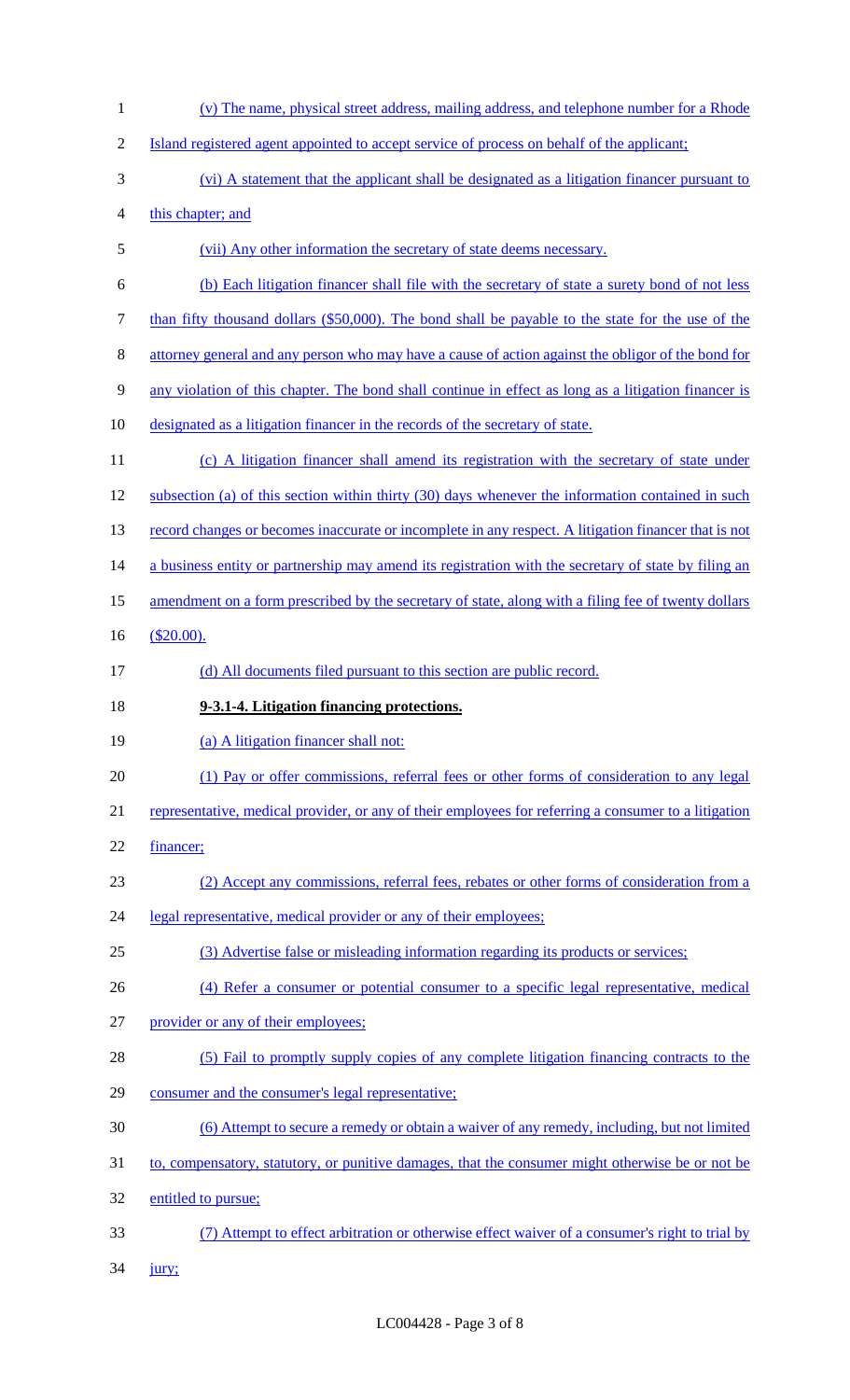(8) Offer or provide legal advice to the consumer regarding the litigation financing or the underlying dispute; (9) Assign, which includes securitizing, a litigation financing contract in whole or part; (10) Report a consumer to a credit reporting agency if insufficient funds remain from the net proceeds to repay the litigation financer; or (11) Receive or exercise any right to direct, nor make any decisions with respect to, the 7 conduct of the consumer's legal claim or any settlement or resolution thereof. The right to make such decisions shall remain solely with the consumer and his or her legal representative. (b) A legal representative retained by a consumer, or a medical provider for such consumer, or any of their employees shall not have a financial interest in litigation financing and shall not 11 receive a referral fee or other consideration from any litigation financer, its employees, owners or its affiliates. **9-3.1-5. Litigation financing contracts - Disclosures.** (a) The terms of the litigation financing agreement shall be set forth in a written contract that is completely filled in. There shall be no incomplete sections when the contract is offered or 16 presented to the consumer, legal representative, or medical provider. (b) Litigation financing contracts shall contain the disclosures specified in this section, which shall constitute material terms of the litigation financing contract. (c) These disclosures shall be typed in at least fourteen (14) point, bold font and be placed clearly and conspicuously immediately above the consumer's signature line in the litigation financing contract: 22 (1) Consumer's Right to Cancellation: You may cancel this contract without penalty or further obligation within five (5) business days from the date you signed this contract or received 24 financing from [insert name of the litigation financer] by either returning the funds to [insert name, office address and office hours of the litigation financer] or by U.S. mail, [insert name and mailing 26 address of litigation financer]. For return by U.S. mail, the postmark date on the returned funds or, if mailed by registered or certified mail, the date of the return receipt requested shall be the date of 28 return. (2) The fees charged pursuant to this agreement shall not exceed [litigation financer to insert annual interest percentage rate, percentage of award or settlement proceeds, or dollar amount]. (3) The litigation financer agrees that it has no right to and will not make any decisions about the conduct of your lawsuit or dispute and that the right to make those decisions remains 34 solely with you and your legal representative;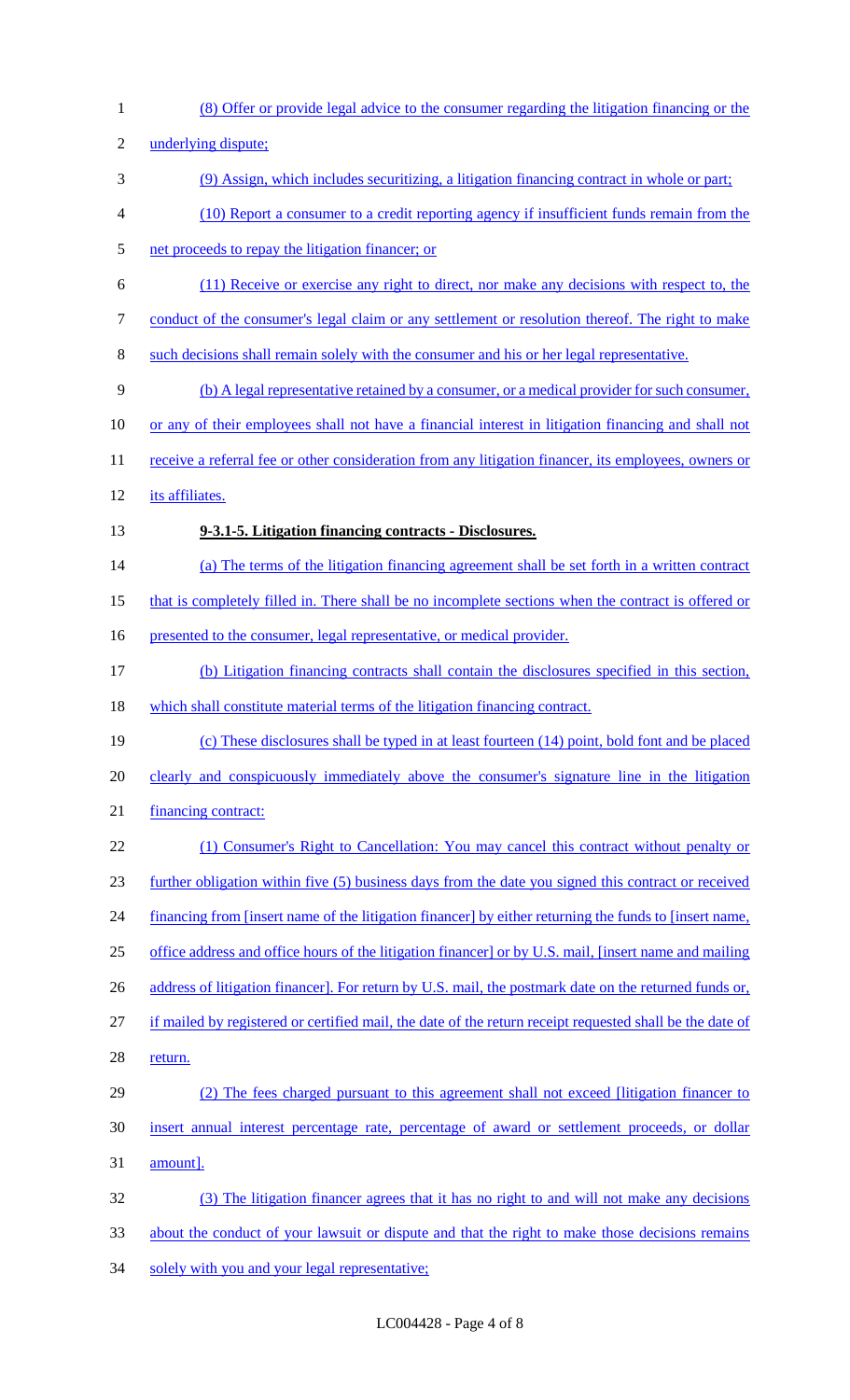money to satisfy the portion assigned to [insert name of the litigation financer] in full, you will not owe anything in excess of your recovery. (5) Do not sign this contract before you read it completely. If this contract contains any incomplete sections, you are entitled to a completely filled-in copy of the contract prior to signing it. Before you sign this contract, you should obtain the advice of an attorney. Depending on the circumstances, you may want to consult a tax advisor, a financial professional or an accountant. (d) If the consumer is represented by a legal representative in the dispute that is the subject of the litigation financing contract, the legal representative shall acknowledge in the contract that 10 he or she or their employer or employees have neither received nor paid a referral fee or any other 11 consideration from or to the litigation financer, nor will in the future do so. (e) If the consumer's legal representative is a party to a litigation financing agreement 13 related to the consumer's legal proceeding, the legal representative shall share with the consumer 14 the agreement between the legal representative and the litigation financer. The agreement shall be 15 accompanied by the disclosure required by this section, and the consumer shall sign both an 16 acknowledgement that the agreement has been read and the required disclosure. **9-3.1-6. Disclosure of financing agreements -- Discovery.** (a) Except as otherwise stipulated or ordered by the court, a consumer or their legal 19 representative shall, without awaiting a discovery request, provide to all parties to the litigation, including their insurer if prior to litigation, any litigation financing contract or agreement under which anyone, other than a legal representative permitted to charge a contingent fee representing a 22 party, has received or has a right to receive compensation or proceeds from the consumer that are contingent on and sourced from any proceeds of the civil action, by settlement, judgment, or otherwise. (b) The existence of litigation financing, litigation financing transactions and all participants in such financing arrangements are permissible subjects of discovery in all personal injury litigation or matters arising out of personal injuries. **9-3.1-7. Annual report.**

(4) If there is no recovery of any money from your legal claim or if there is not enough

- (a) Each litigation financer shall file a report annually with the secretary of state in accordance with such procedures as the secretary may require. The report shall contain at least the following: (1) For each person that, directly or indirectly, owns, controls, holds with the power to vote, or holds proxies representing, five percent (5%) or more of the voting securities of the litigation
- financer: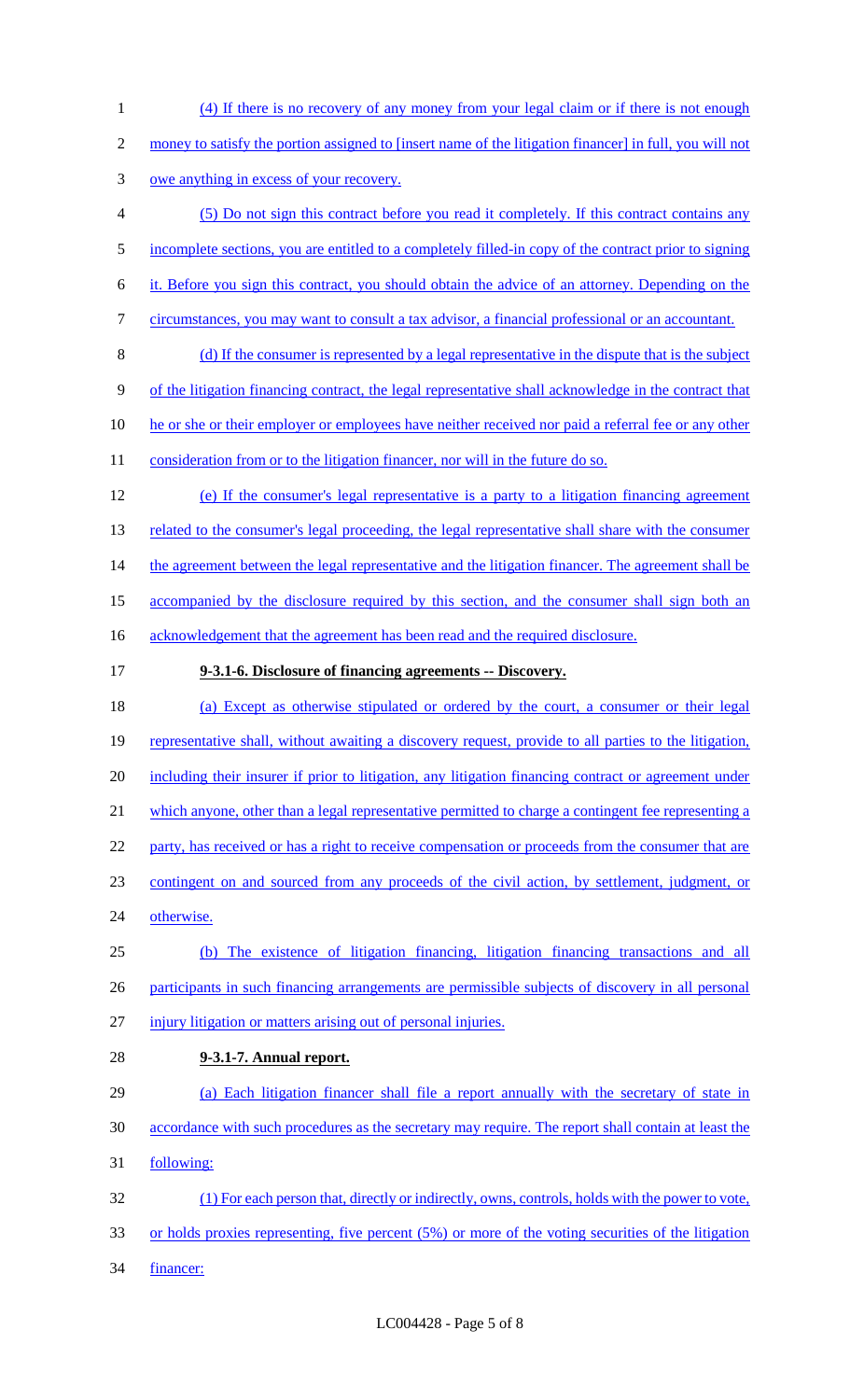1 (i) The legal name and address of each person; (ii) If the person is an individual, his or her principal occupation and offices and positions 3 held during the past five (5) years, and any conviction of crimes other than minor traffic violations 4 during the past ten (10) years; and (iii) If the person is not an individual, a report of the nature of its business operations during the past five (5) years or for the lesser period as the person and any predecessors shall have been in existence; a narrative description of the business intended to be done by the person and the person's subsidiaries; and a list of all individuals who are or who have been selected to become directors or executive officers of the person. The list shall include for each individual the information required 10 by subsection  $(a)(1)(ii)$  of this section; and (2) For each litigation financing transaction entered in this state or involving a claim to be litigated in this state, the litigation financer shall identify: (i) The amount, date(s) of payment(s), and name and address of each person that received 14 any amount of financing from a litigation financer during the previous calendar year; (ii) The amount, date of payment, and source of payment for all proceeds obtained by the 16 litigation financer during the previous calendar year from any judgment, award, settlement or 17 verdict in a litigation financing transaction; and 18 (iii) Any other information the secretary deems necessary to the administration of justice. 19 (b) Secretary of state reporting obligations (1) The secretary of state shall provide to the house and senate judiciary committees an 21 annual report within six (6) months of the receipt of the information in subsection (a) of this section 22 containing all of the information therein and a summary. This report as filed shall not be made available to the public and shall be confidential by law and privileged, shall not be subject to the provisions of chapter 2 of title 38 , shall not be subject to subpoena, and shall not be subject to discovery or admissible in evidence in any private civil action. 26 (2) The secretary of state shall release the report and summary under subsection (b)(1) of this section to the public subject to the removal of all personally identifiable information of any consumer. Nothing in this subsection shall affect the obligation to disclose litigation financing contracts or other agreements under § 9-3.1-6. **9-3.1-8. Class action lawsuits.** This chapter shall apply to any class action. Putative class members and the court shall be advised that the proposed class attorney has a legal or financial relationship with a litigation financer. **9-3.1-9. Commercial litigation exemption -- Limitation.**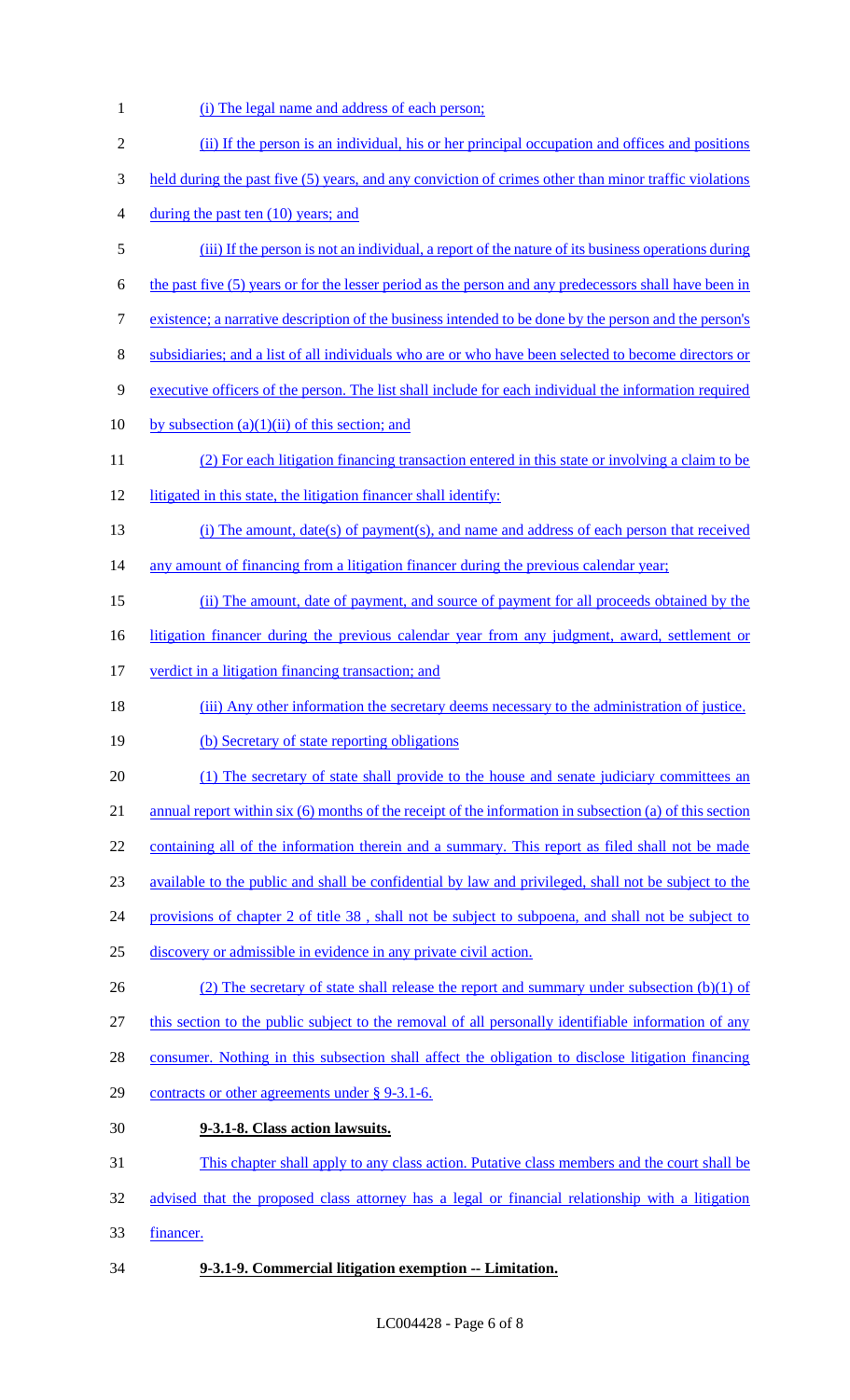- 1 This chapter does not apply to litigation financing provided to commercial enterprises in
- 2 support of commercial litigation. This exemption does not apply to situations arising from a
- 3 personal injury claim or an aggregation of personal injury claims, whether by subrogation,
- 4 assignment, or any other basis.

# 5 **9-3.1-10. Regulatory oversight.**

- 6 The practice of litigation financing shall be regulated by the secretary of state. The office
- 7 of the secretary of state shall adopt rules and regulations consistent with this chapter and its
- 8 authority under law.

# 9 **9-3.1-11. Act violation -- Unenforceable contract.**

- 10 Any violation of this chapter shall make the litigation financing contract unenforceable by
- 11 the litigation financer, the consumer, or any successor-in-interest to the litigation financing
- 12 contract.
- 13 SECTION 2. This act shall take effect upon passage.

### LC004428 ========

 $=$